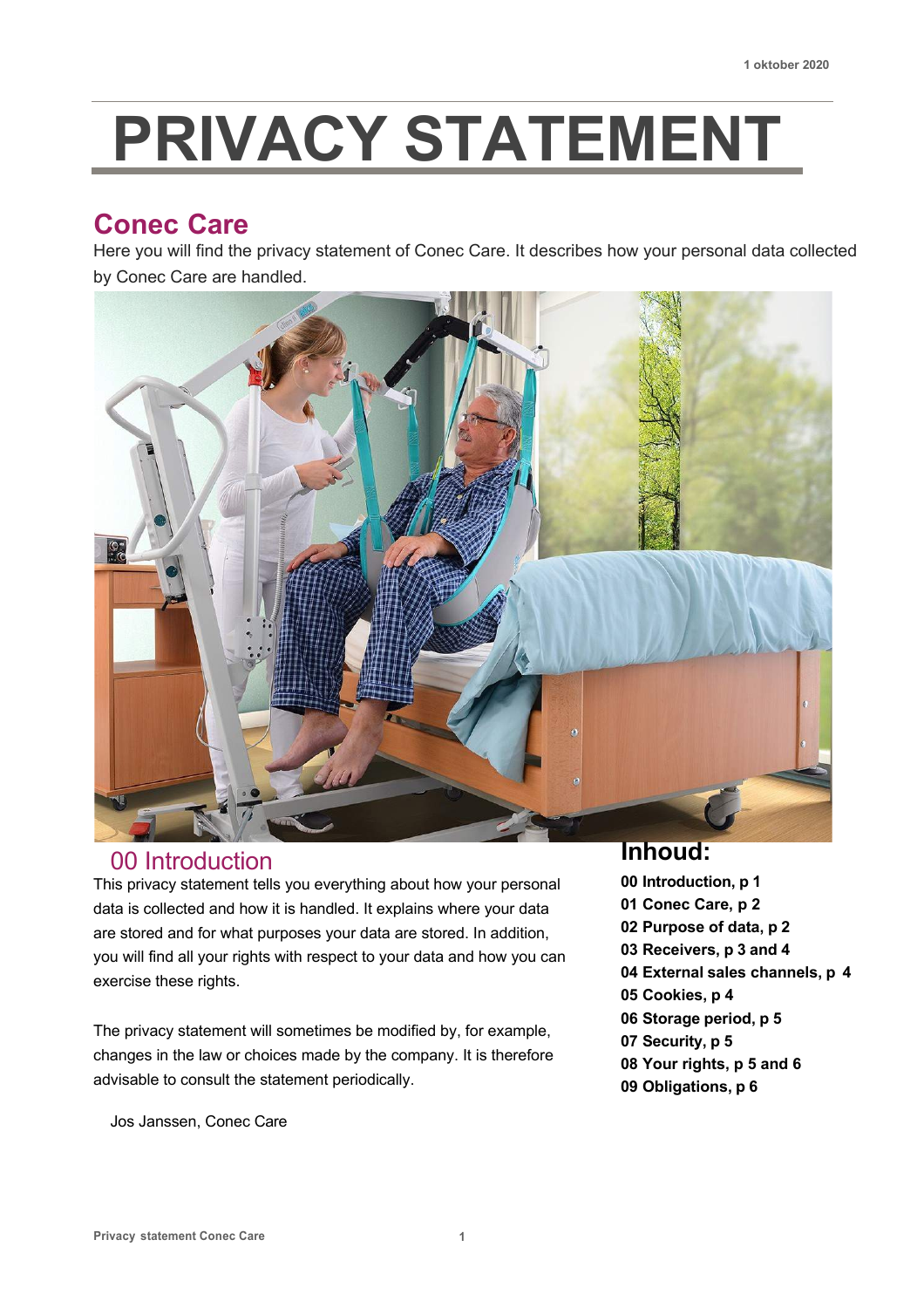## 01 Conec Care

You are currently reading the privacy statement of Conec Care. Conec Care sells and rents out care aids. We are located in the east of the Netherlands, but operate nationwide and for some products even European.

There are situations in which your data are collected by Conec Care. It is therefore good that you know what is done with it and how you can indicate your wishes regarding your data. That is the subject of this statement.

If you do not feel comfortable with the use of your data by Conec Care, please contact us!

info@conec.care | +31854899400 Hondiusstraat 28L | 6827 DE | Arnhem **Netherlands** VAT Nr: NL8616.24.580.B.01 | KVK Nr.: 80306055

Conec Care is the private company Conec Care BV.

## 02 Purpose of data

Personal data is collected by Conec Care for a number of purposes. These are explained below. 01. Personal contact

We like to know our (potential) customers by name. That helps us with a personal approach.

This includes a phone number and email address. That way we can call you for the best advice. And any information will be sent to you by email.

02. Order processing

If you purchase a product or service from us, we will of course need your full name and address to deliver the product or service properly. Your telephone number and e-mail address are also required, so that we can communicate with you efficiently after you have placed your order.

In some cases, we need to have access to personal data such as gender, height, weight, age and possibly even some medical data to give you the right advice.



#### 03. Registration (medical) products

With some products, it is very important to be able to find out who bought the product in question. Therefore, we link your name and contact details to the serial number of the relevant product. In case the manufacturer requests us to warn you about certain problems or to make necessary adjustments, we can do so. For warranty purposes, the date of purchase is important.

#### 04.Google Analytics

The website of Conec Care collects your data to improve the website. This is done with Google analytics. This data is anonymous and is therefore not linked to your personal data. This includes information such as the duration of your website visit or the pages you visit.

#### 05. Financial administration

Your personal data will be linked to your purchase and archived as such for our own use, for accounting purposes and for tax purposes.

All data is only processed with your explicit consent or for the execution of the agreements entered, or because processing is necessary to put you in contact with potential relations and/or contractors.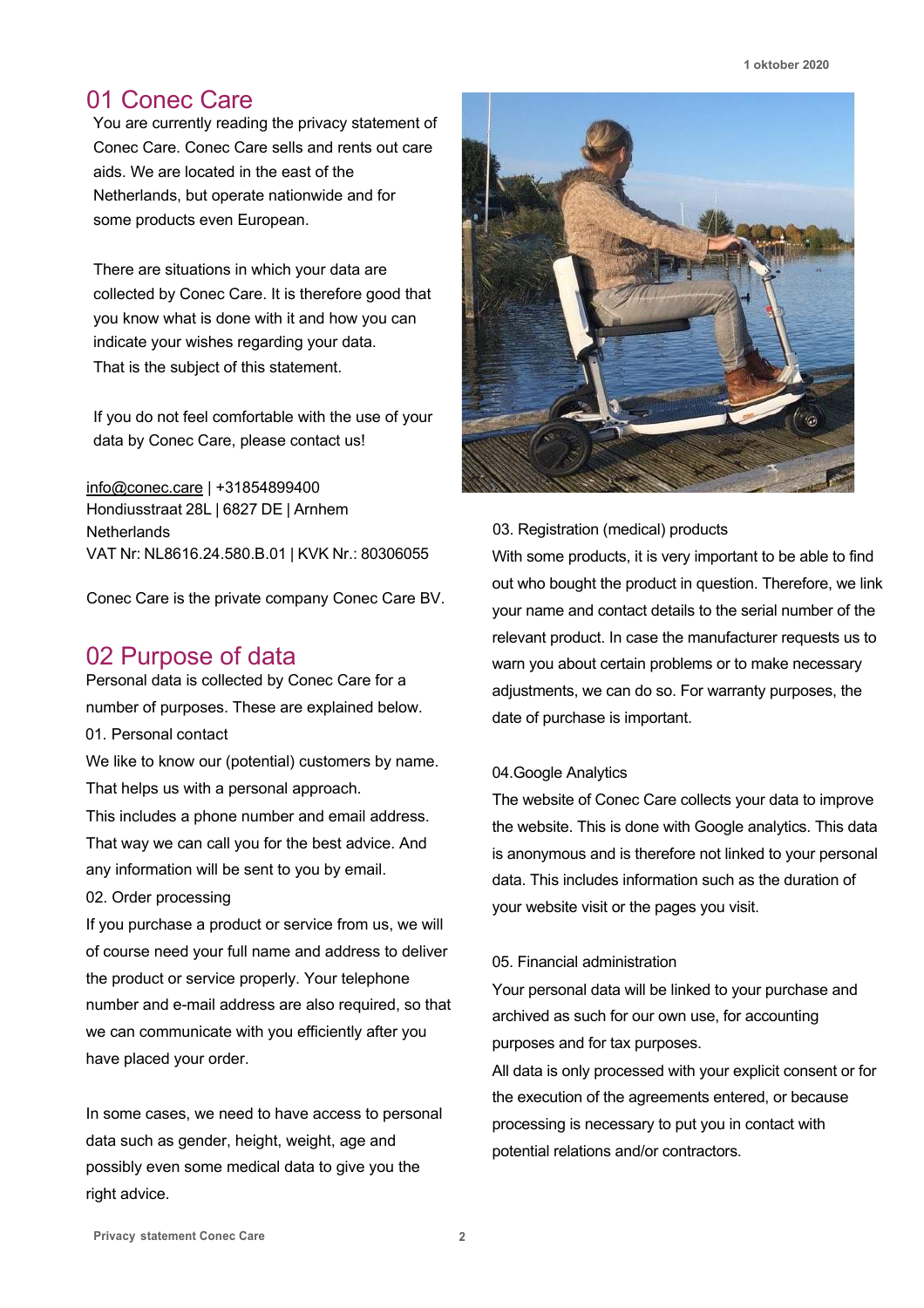## 03 Receivers

The data received and processed by Conec Care is managed by means of:

#### 01. Conec Care

The data that we record and store ourselves is kept in a secure cloud storage.

#### 02. Office 365

The forms from and e-mails to the domain coneccare.com are processed and hosted at Office 365. If you contact us via the forms and e-mails from inogen-one.es, inogen-one.eu, inogen-one.fr, inogen-one.it and inogen-one.nl, these messages are forwarded to info@conec.care and therefore also hosted on Office 365.

#### 03. Chemicloud

The Web site and Web site backups are hosted at Chemicloud. Any data you leave on the Conec Care website are stored on Chemicloud's servers.

#### 04. Woocommerce

Our web site was developed using Woocommerce software. Woocommerce uses the personal data you provide only to complete the order.

Woocommerce shares this information, other than with Conec Care, only with third parties if the third party is necessary to complete the order in question.

#### 05. Mollie and pay.nl

For the processing of payments in our webshop, we make use of the services of Mollie and pay.nl. They process your name, address and residence data and your payment data such as your bank account or credit card number. Mollie and pay.nl have taken appropriate technical and organisational measures to protect your personal data.

Mollie and pay.nl reserve the right to use your data to further improve services and in this context (anonymously) share data with third parties. All guarantees mentioned in this privacy statement about protection of your personal data mentioned in this privacy statement also apply to those parts of the services of Mollie and pay.nl for which they engage third parties. In addition, they will not retain your data any longer than is legally permitted.

#### 06. Courier companies

If you place an order with us, it is our task to have your order delivered to you. In cases where we do not do this ourselves, we use a courier company. In most cases, this will be TNT or Fedex, but it is also possible that one of the other companies will oversee the delivery. It is therefore necessary for us to share your name, address and contact details with this carrier. They will only use this data for the execution of the agreement. If a subcontractor is used, the carrier we have selected also makes your data available to these parties.

#### 07. WebwinkelKeur

We collect reviews through the platform of WebwinkelKeur. If you leave a review through WebwinkelKeur, you are required to provide a name and email address. WebwinkelKeur shares this information with us, so that we can link the review to your order. WebwinkelKeur will also publish your name on their own website. In some cases, WebwinkelKeur may contact you to explain your review. If we invite you to leave a review, we share your name and email address with WebwinkelKeur. They use this information only to invite you to leave a review. WebwinkelKeur has taken appropriate technical and organizational measures to protect your personal information. WebwinkelKeur reserves the right to use third parties for the provision of services, for this we have given permission to WebwinkelKeur. All the above-mentioned guarantees regarding the protection of your personal data are also applicable to the parts of the service for which WebwinkelKeur engages third parties.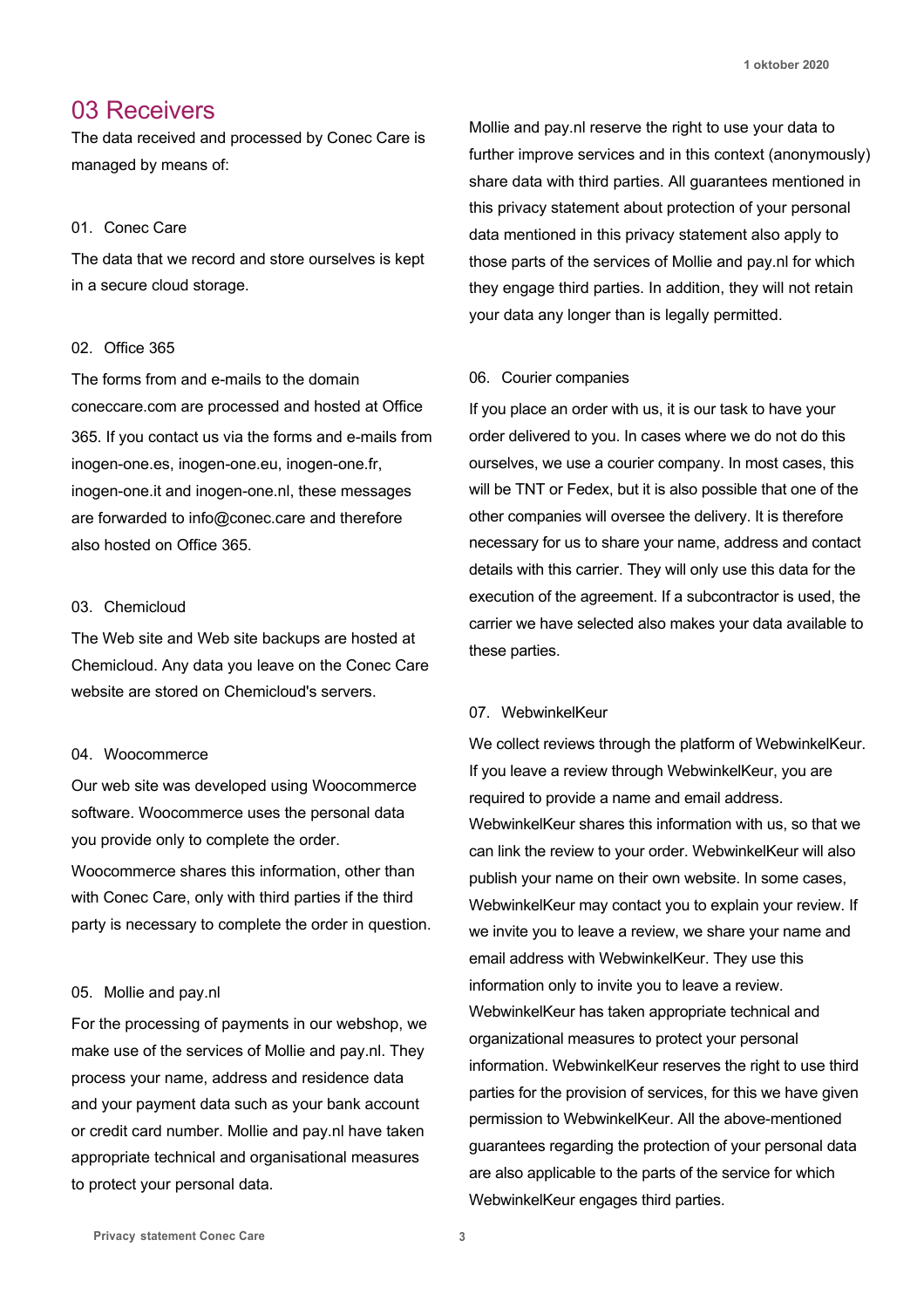#### 08. Mailchimp

We send our e-mail newsletters with MailChimp. MailChimp will never use your name and email address for its own purposes. At the bottom of every e-mail which is sent automatically via our website you will see the 'unsubscribe' link. You will then no longer receive our newsletter. Your personal data are stored securely by MailChimp. MailChimp uses cookies and other Internet technologies that make it possible to see whether emails are opened and read. MailChimp reserves the right to use your data for further improvement of the service and as part of this to share information with third parties.

#### 09. Accounting and order processing

To keep our records and accounts, we use the services of BAA. In that case, we share your name (and possibly your address and residence details) and details regarding your order. These details are used to administer sales invoices. Your personal data will be transmitted and stored securely.

For order processing, we use ERP software from Lipronics. BAA uses Exact and both BAA, Lipronics and Exact have taken the necessary technical and organizational measures to protect your data against loss and unauthorized use.

BAA, Exact and Lipronics will not use your personal data for other purposes than described above.

#### 10. Suppliers

For the direct delivery of your order by the supplier, for registration of your purchase with the manufacturer and in case of warranty we may share your data with our suppliers.

## 04 External sales channels

We sell (part of) our products (possibly) through external sales channels. For example, marktplaats.nl, tweedehand.be, bol.com, Ebay, Amazon and alternatives.

**1 oktober 2020**

If you place an order or contact one of these external parties, this platform shares your order and personal data with us. We use this information to process your order. We treat your data confidentially and have taken appropriate technical and organisational measures to protect your data from loss and unauthorised use.



### 05 Cookies

A cookie is a small text file that is sent with the pages of a website and stored by the browser on your computer, tablet or phone. We use cookies to offer you better service when you visit our websites, which are therefore easier to use.

For example, cookies make sure that what you put in the shopping cart is saved. Cookies also enable us to see how often our websites and which pages are viewed by visitors.

You must first give permission for certain cookies to be used. Such consent is not required if and insofar as technically necessary (functional) cookies and analytical cookies are concerned. In the sense of the applicable legislation, such as Article 11.7a paragraph 3 of the Telecommunications Act and the ePrivacy Regulation. You can always withdraw your permission for cookies by changing your internet settings. More information about enabling, disabling and deleting cookies can be found in the Help function of your browser.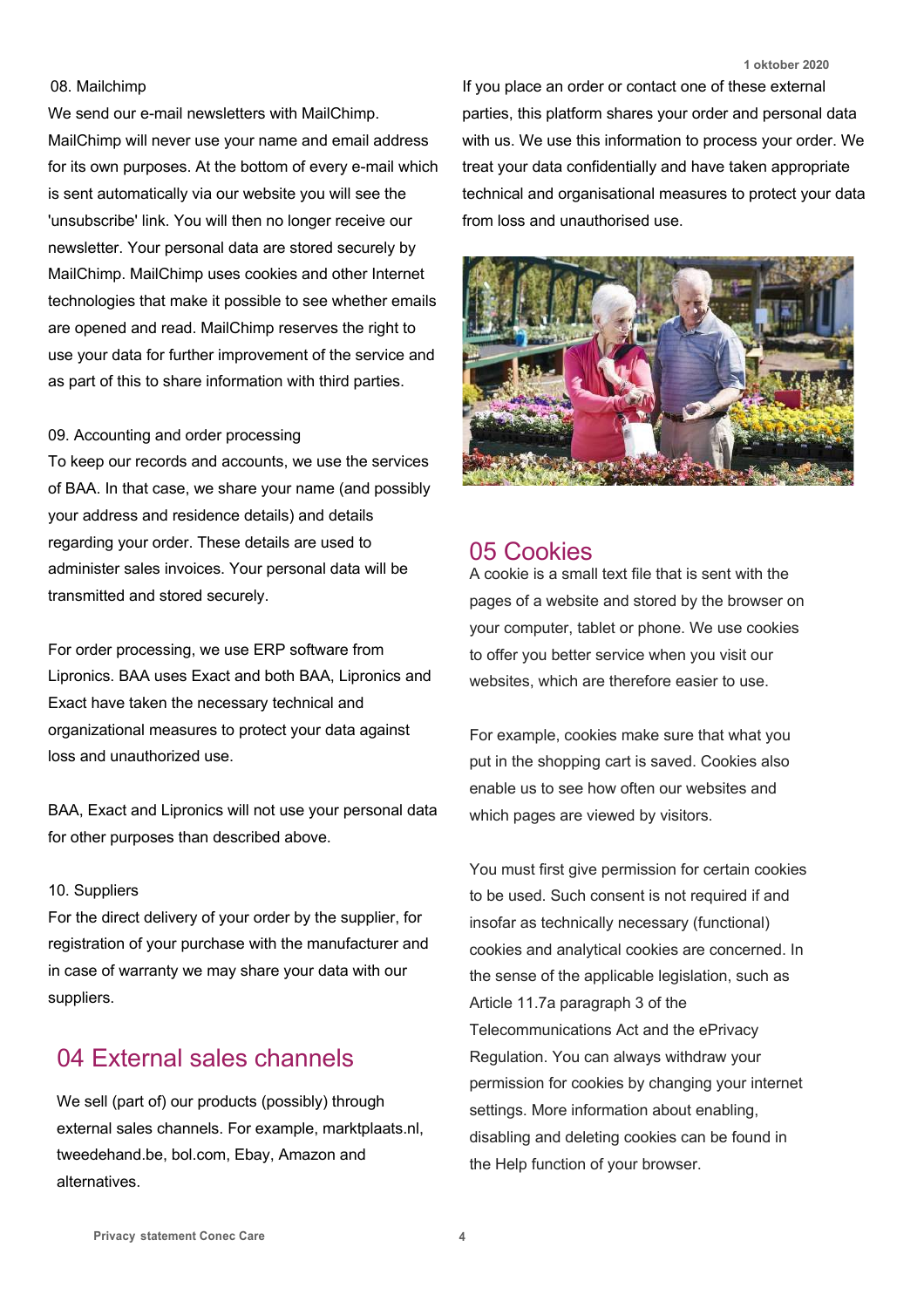## 06 Storage periods

We will retain your data for as long as you are a customer of ours. This means that we will keep your customer profile until you indicate that you no longer wish to use our services. If you indicate this to us, we will also consider this to be a request for forgetting. Pursuant to applicable administrative obligations, we must retain invoices containing your (personal) data. We will therefore keep this data for as long as the applicable term lasts. However, employees no longer have access to your customer profile and documents that we have produced as a result of your instructions.

#### 01. Google Analytics

The data collected by Google Analytics on the website is anonymous, i.e. not linked to your name, company or e-mail address. This data is stored indefinitely within Google analytics.

## 07 Security

No physical copies of your personal data are made. Your data is only managed in the aforementioned systems and software.

The personal data that are managed by Conec Care or by the aforementioned third parties, are only accessible via the aforementioned software and are secured with a password and, where possible, with two-step verification.

With this two-step verification, a code is generated from the software and sent to Conec Care. This code must be used during the insertion process.

The devices that access your data are each also locked with a password and/or fingerprint/FaceID. The number of devices that have access to your data is limited to only those required. In addition, your visit to our website is secured by an SSL certificate. This means that your connection to the Conec Care website is private. You can recognise this security by the padlock in front of the URL.



## 08. Your rights

01.Right of access

You have the right to request your data recorded and stored at Conec Care at any time. You can do this by sending an e-mail or contacting Conec Care by telephone. You will then receive an overview of your data.

#### 02. Right of rectification

Is your data incorrect? Or have your details changed? You have the right to have this corrected by Conec Care.

#### 03.Right to transfer

If you need the data stored at Conec Care in case you switch to another party or service, you have the right to transfer. In doing so, Conec Care shall transfer all your data to the other party.